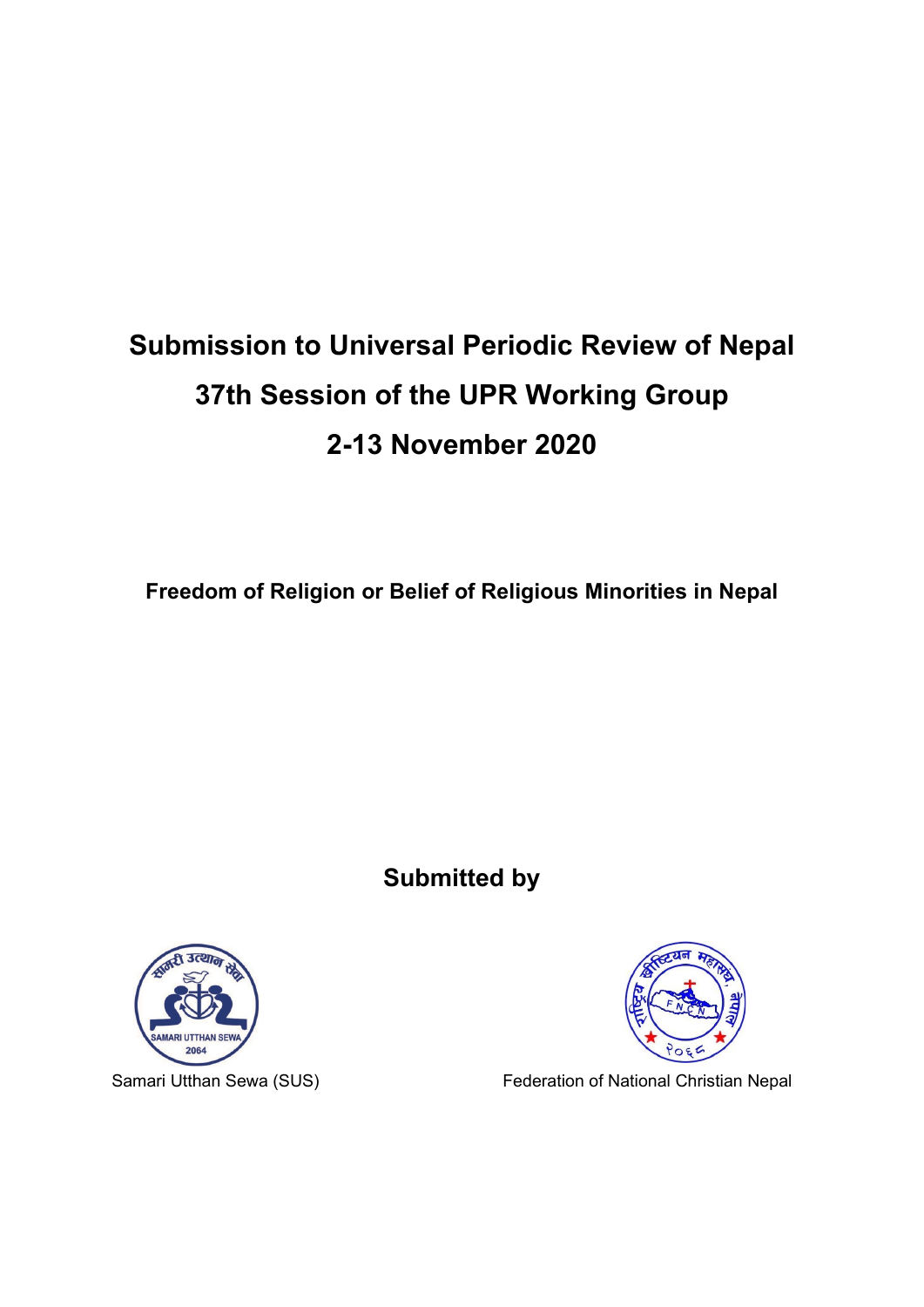## **I. Context**

- 1. The constitution establishes Nepal as <sup>a</sup> "secular state" but defines secularism as "protection of the age-old religion and culture and religious and cultural freedom." It provides for the right to profess and practice one'<sup>s</sup> own religion.
- 2. Socio-political environment in Nepal has changed significantly during last four years. Nepal has gone through state restructuring with establishment of 7 Provinces and 753 local municipal bodies. Election for the membership of the local municipal councils was held in May, June and September 2017 and that for the provincial and federal level were held in November and December 2017. During 2017, the UML and the Maoist party came together to fight the elections, and in 2018, as the main political bloc, they eventually formed the government. The two parties subsequently merged to become the Communist Party of Nepal (CPN), which then achieved significant political dominance at both national and provincial level governments. The nation observed the federal government with majority after decades. Since their formation, governments at different levels have come up with the periodic plans, policies and programs for marginalized and vulnerable groups of Nepal. The Constitution of Nepal has provided power to the provincial and local level to make law, make annual budget, decision, formulate and implement policies and plans on any matters related to their jurisdiction.
- 3. With <sup>a</sup> high and ambitious goal, National Planning Commission released the 15th Periodic Plan in the year 2019 to make Nepal <sup>a</sup> middle-income country by 2030, qualifying for going beyond the LDC status. The 15th plan has significance of its own as it is the first periodic plan being implemented by the federal government with <sup>a</sup> view to materializing the much-touted slogan of Nepal Government - Prosperous Nepal, Happy Nepali.
- 4. According to the 2011 census, the most recent, Hindus constitute 81.3 percent of the population, Buddhists 9 percent, Muslims (the vast majority of whom are Sunni) 4.4 percent, and Christians (a large majority of whom are Protestant) 1.4 percent. Other groups, which together constitute less than 5 percent of the population, include Kirats (an indigenous religion with Hindu influence), animists, and adherents of Bon (a Tibetan religious tradition), Jains, Baha'is, and Sikhs.
- 5. This report is based on primary data collected through field survey and media monitoring of the issue specified in the report. Information and data were also collected through consultations, focus group discussion and key informative interviews and organizations of specified religious minorities groups. The report benefited from the secondary data produced by the government and stakeholders for this submission.
- 6. In accordance with Human Rights Council (HRC) Resolution [Samari](http://samariutthan.org.np/) Utthan Sewa [\(SUS\)](http://samariutthan.org.np/) and [Federation](http://fncnp.org/) of National Christian Nepal (FNCN) present this submission as non-governmental organizations (NGOs) to supplement the report of the government of Nepal (the Government), scheduled for review by the HRC during its 37th Session.

## **II. Implementation of previous recommendations**

# **Previous Recommendations:**

7. Nepal supported recommendations - 1st Cycle/106.1/Holy See and Italy to guarantee that the new Constitution fully guarantees the right to freedom of religion or belief and the right to equality and non-discrimination in line with international standards; recommendations -1st Cycle/106.21/Japan, Pakistan and Argentina to make further efforts to overcome the difficult issue of discrimination on the grounds of religion, gender, race or otherwise to ensure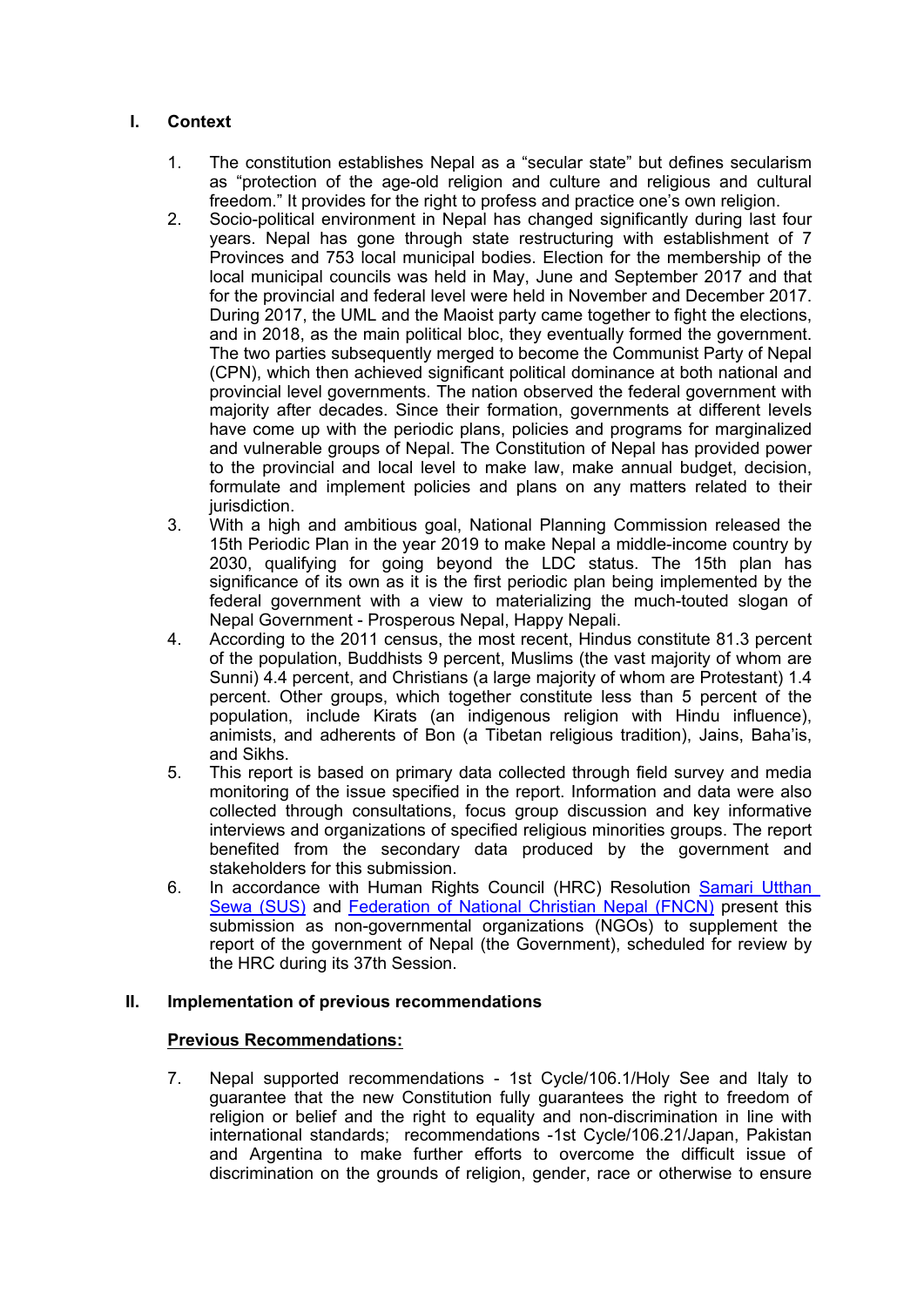the respect of civil, political, economic, social and cultural rights; recommendation-1st Cycle/107.12/Germany to criminalize discrimination based on caste, gender, religion, ethnicity, political belief or disabilities;<br>recommendations - 2nd Cycle/122.36/ Switzerland: 2nd recommendations - 2nd Cycle/122.36/ Switzerland; 2nd Cycle/122.33/Paraguay; 2nd Cycle/121.17/Thailand; 2nd  $C$ ycle/122.35/Denmark; Cycle/122.41/Namibia to ensure full and effective implementation of the existing laws and policies to eliminate all forms of discrimination; and noted-2nd Cycle/124.16/Spain to eliminate the prohibition of conversion to another religion, which undermines freedom of religion.

## **State Effort:**

- 8. The Constitution of Nepal, 2015, recognizes the "secular" nature of the State. It guarantees the right of individuals to freely "profess, practice and preserve" their religion, and prohibits discrimination on <sup>a</sup> number of grounds, including on the basis of one'<sup>s</sup> religion.
- 9. Article 18 of the Constitution has the provision of right to equality under which all citizens are equal before law and no one shall be discriminated on the basis of origin, religion, race, caste, tribe, sex, physical conditions, disability, health condition, matrimonial status, pregnancy, economic condition, language or geographical region, or ideology or any other such grounds as <sup>a</sup> fundamental right.
- 10. Article 26 of the constitution has the provision of right to freedom of religion under which every person who has faith in religion shall have the freedom to profess, practice and protect his or her religion according to his or her conviction.
- 11. The Constitution of Nepal, 2015 has National Inclusive Commission in its Part-29 which will focus on protecting rights and welfare of indigenous communities, Khash Arya, Madhesi, Tharu, Muslim, backward class, persons with disabilities, senior citizens, laborers, peasants, marginalized and minority communities, people of Karnali region and economically disadvantaged people.
- 12. Chapter 10 of "Criminal Code, 2018" has illegalized offenses related to any kind of discrimination and other inhuman behaviors. Any person who practices such offences shall be punished as per the Act.
- 13. The Supreme Court issued directive orders to the Christian and other non-Hindu communities to cease burial of deceased in the *Shleshmantak* forest, and to concerned government agencies to arrange for alternative places for burial without hurting anyone'<sup>s</sup> religious sentiments. Additionally, the Supreme Court suggested that communities that require cemeteries for the performance of last rites of their deceased should buy lands, individually or through institutions, and establish such cemeteries $^{\rm 1}$
- 14. Nepal became party to the International Covenant on Civil and Political Rights (ICCPR) on 14 May 1991. Article 18 of the ICCPR guarantees the right to freedom of thought, conscience and religion.

## **III. Challenges:**

15. The Constitution defines "secular" to mean the "protection of religion and culture being practiced since ancient times and religious and cultural freedom," which the Supreme Court has in the past interpreted as affording <sup>a</sup> special

<sup>1</sup> Gahatraj et. al. v. Prime Minister and Council of Ministers et. al., supra fn 77, para. 6, based on an official translation of the Nepali.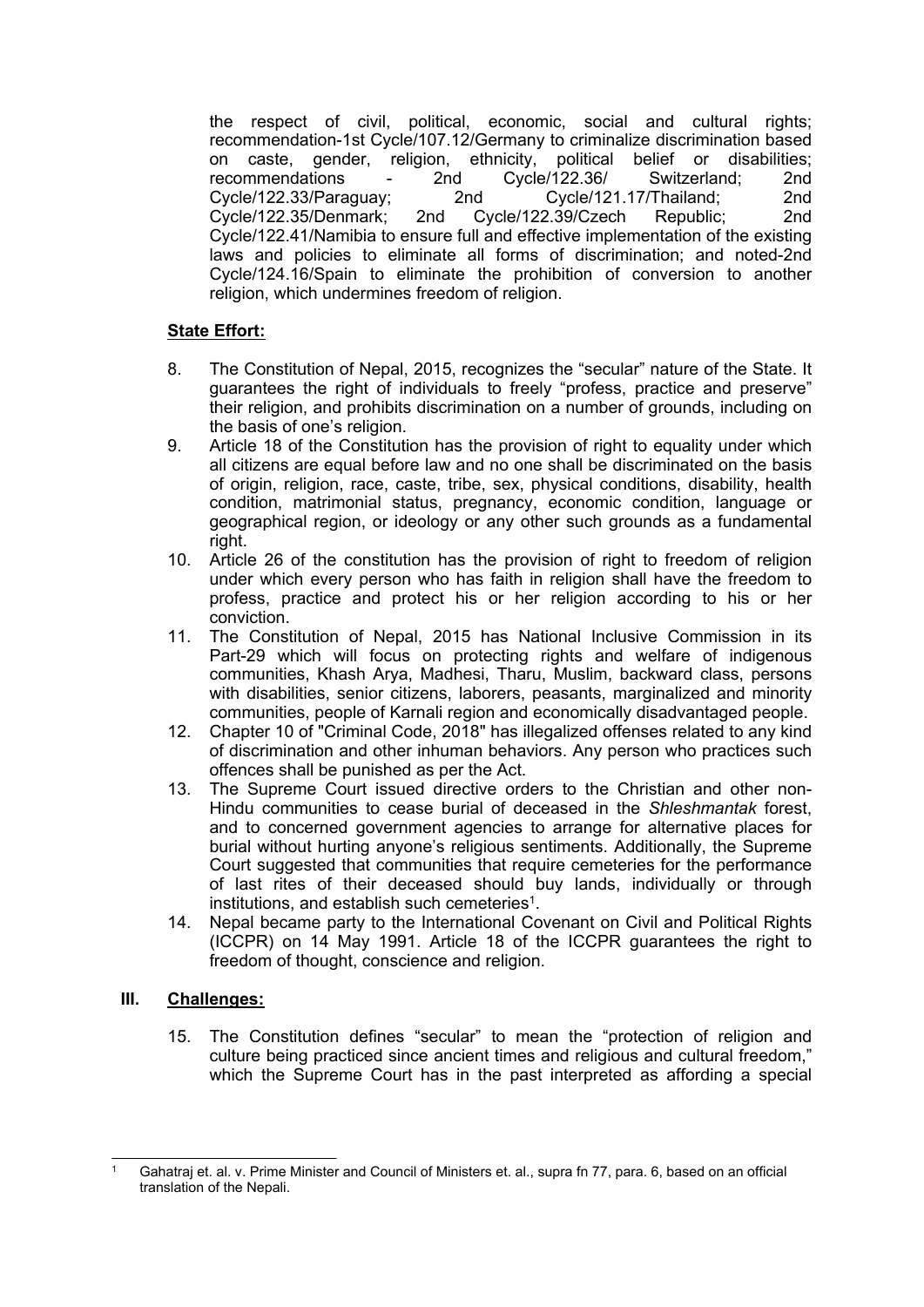status to Hinduism $^2\!$ 

- 16. The Constitution recognizes the right to freedom of religion or belief of those who subscribe to <sup>a</sup> religious faith; it fails to guarantee the right to freedom of thought and conscience, which, in turn, includes the freedom to have theistic, non-theistic or atheistic beliefs, and the freedom not to profess any religion or belief. <sup>3</sup> Additionally, the narrow definition of the right to freedom of religion provided in Article 26 of the Constitution fails to guarantee the right to manifest one'<sup>s</sup> religious beliefs through teachings, which, in turn, is an integral part of the freedom to manifest one'<sup>s</sup> religious belief. 4
- 17. Nepal'<sup>s</sup> commitment to equality, non-discrimination and social justice is embodied in various provisions of the Constitution, 5 social realities reveal a different picture altogether. For example, the Human Development Index (HDI) value for the Muslim community in Nepal is 0.422, which is significantly lower than that of Brahmin/Chettris, who are predominantly Hindu, and who have <sup>a</sup> HDI value of 0.538. This disparity has been largely attributed to low educational attainment of Muslims in the country. <sup>6</sup> Although HDI values of the Muslim community in Nepal have risen slightly, from 0.401 in 2009 to 0.422 in 2014, the progress is negligible at best. $^7$
- 18. Section 158 (1) of Nepal'<sup>s</sup> Penal Code, 2017, criminalizes converting any one from one religion to another, as well as the abetment of such "conversion", whereas Section 158 (2) criminalizes converting "any one into another religion, whether by inducement or not, in <sup>a</sup> manner to so undermine or propagate such religion…". The retention of the prohibition of "proselytism" in the new Constitution of Nepal, 2015, as well as the criminalization of the same in the new Penal Code, 2017 are among the major concerns regarding the right to freedom of religion or belief in the country. During Nepal'<sup>s</sup> 2015 Universal Periodic Review, Spain and the United States of America recommended that Nepal amend its legal provisions prohibiting conversion to another religion as they undermined freedom of religion. $^8$
- 19. The government of Nepal providing legislative, administrative as well as financial support to Pashupati Area Development Trust (Established in 1987); Nepal Sanskrit University (Established in 1986), Rajarshi Janak University (Established in 2017). Similarly, Buddhist Philosophy Promotion & Monastery Development Committee (Established in 1985); Lumbini Buddhist University (Established in 2004); National Dalit Commission (Established in 2001); National Muslim Commission (Established in 2012); and 'Central Hajj Committee' to coordinate and facilitate logistics for the Haij for all Muslims. However, there is absence of formal and informal government institutions to address the problem of Christians and other religious minorities. The National Inclusive Commission also do not recognize the religious minorities.
- 20. According to the annual reports published by the Supreme Court of Nepal the registered cases related to the conversion and proselytism is increased

<sup>2</sup> Charles Mendes et. al. v. His Majesty'<sup>s</sup> Government, Nepal Law Journal 2046, Vol. 6, Decision No. 3855. See also, US Bureau of Democracy, Human Rights and Labor International Religious Freedom Report for 2017, available at:

https://www.state.gov/j/drl/rls/irf/religiousfreedom/index.htm?year=2017&dlid=281030#wrapper

<sup>3</sup> ICCPR, Article 18(1); Human Rights Committee, GC 22, supra note 27, paras 1-2.

<sup>4</sup> Human Rights Committee, GC 22, supra note 27, para. 4; Un General Assembly, Declaration on the Elimination of All Forms of Intolerance and of Discrimination Based on Religion or Belief, UN Doc. A/Res/36/55, (1981), Article 6(e).

<sup>5</sup> Constitution of Nepal,  $(2015 \text{ A}.\text{D}.)$  Articles 18 $(2)(3)$ , 38 $(3)$ , 50 $(2)$ , 51 $(c)(5)$ .

<sup>6</sup> National Planning Commission (NPC) & United Nations Development Programme (UNDP), Nepal Human Development Report 2014: Beyond geography, unlocking human potential, 2014.

<sup>7</sup> United Nations Development Programme (UNDP), Nepal Human Development Report 2009: State Transformation and human development", 2009, p. 43.

<sup>8</sup> Human Rights Council, Report of the Working Group on the Universal Periodic Review: Nepal, UN Doc. A/HRC/31/9, (2015) paras 124.7, 124.16.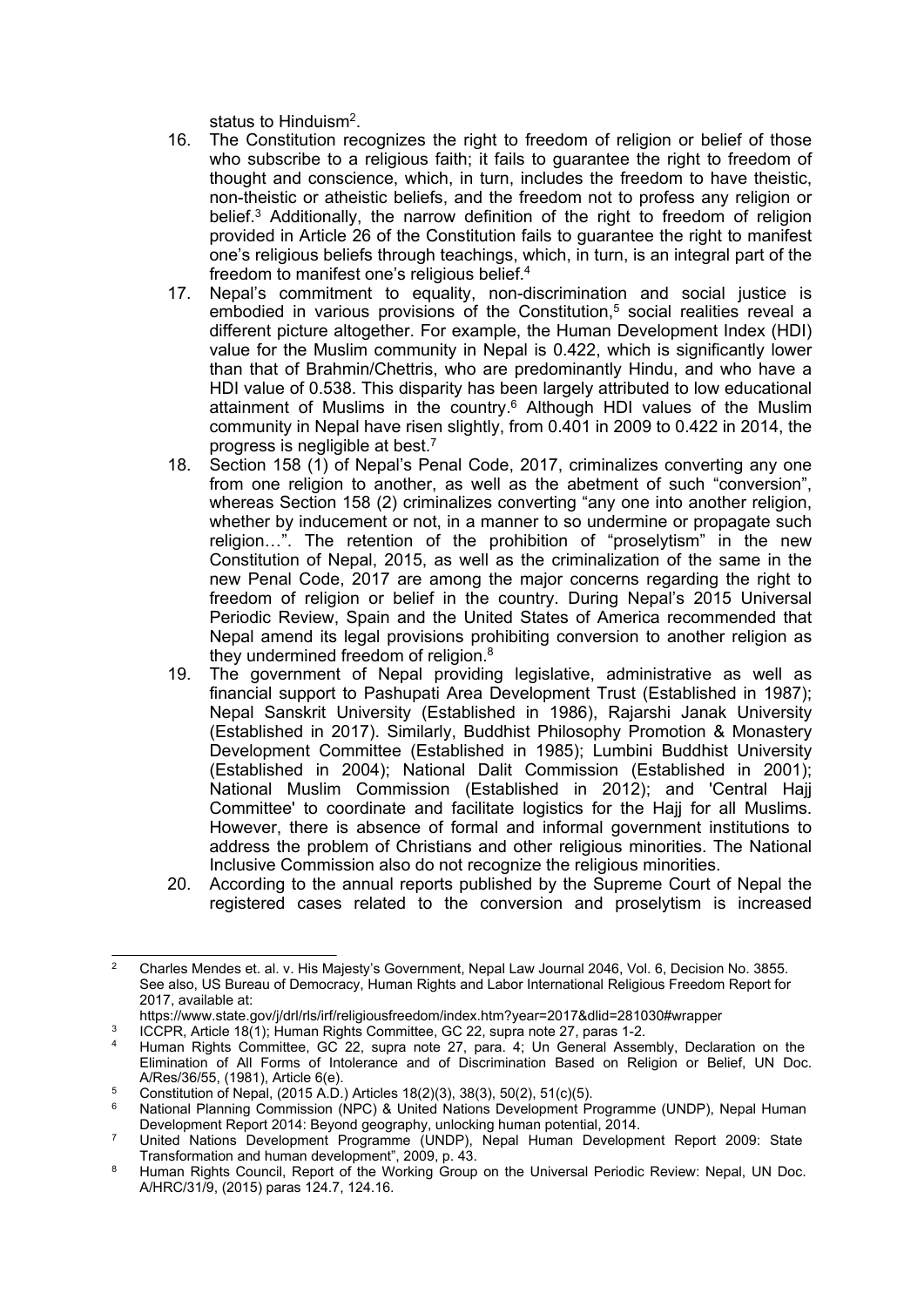average 129.53% annually since 2014<sup>9</sup>.

- 21. A research conducted by Samari Utthan Sewa (SUS) shows that total of 9 Muslim leaders killed by unknown groups during last one decade. Likewise, on November 2017, <sup>a</sup> communal conflict between Hindu and Muslim happened in Basbariya settlement of Bidhyanagar, Kapilvastu<sup>10</sup>. Before that the settlement had destroyed by the Hindu extremists, where 124 households of Islamic faith were resided. Till to date the government of Nepal have not investigated the incident and provided justice to the victim.
- 22. While world has been hit hard by the global COVID-19 pandemic, in Nepal it is mainly the Muslims in particular who find themselves bearing the stigma, harassment and social boycott- largely because of the social media and tv networks stereotyping them as an agent of COVID-19<sup>11</sup> .
- 23. Record maintained by Federation of National Christian-Nepal (FNCN) during the time period of 2015-2019 AD, <sup>a</sup> total of 338 cases of Human Rights violence against religious minorities were recorded. The record shows that almost 42% cases were related to deportation of foreigners accusing promoting religious conversion, 19% were social boycott, 7% Bomb attack on religious places, 6% illegal arrest and detention of religious leaders, 3% restriction to funeral rites, 3% attacks on pastors and religious leaders; 3% were hate speech by political leaders, 2% were media mobilization against religious minorities and other were related to restriction in public place. However, no one perpetrator was punished.
- 24. The existed laws does not provide for registration or official recognition of religious organizations as religious institutions, except for Buddhist monasteries. Hindu, Buddhist, and Muslim religious schools must register as religious educational institutions and receive funding at the same levels as nonreligious public/community schools. Christian schools are not legally able to register as public/community schools and are not eligible for government funding.
- **25.** Hindu priests and local high-caste residents continued to prevent Dalits, as members of a lower caste, from entering temples $^{\text{12}}$  and sometimes prevented them from performing religious rites and participating in religious festivals.

## **IV. Recommendation**

- 26. A 2011 Supreme Court ruling requires the government to provide protection for religious groups carrying out funeral rites in the exercise of their constitutional right to practice their religion $^{\mathsf{13}}$ , but it also states the government is not obligated to provide land grants for this purpose. There is no law specifically addressing the funeral practices of religious groups. Urge the government of Nepal to allocate land to the Christian, Muslim and Kirat communities for burial;
- 27. Religious organizations follow the same registration process as other NGOs and non-profits, including preparing <sup>a</sup> constitution and furnishing information on the organization'<sup>s</sup> objectives, as well as details on its executive committee members, which is against the FoRB. Urge to amend all discriminatory legal

<sup>&</sup>lt;sup>9</sup> Supreme Court of Nepal, 2019.

<sup>10</sup> Hindu muslim dispute upsets harmony of [kapilvastu](https://kathmandupost.com/national/2017/01/11/hindu-muslim-dispute-upsets-harmony-of-kapilvastu-village) village, The Kathmandu Post, 11 January, 2017. <https://kathmandupost.com/national/2017/01/11/hindu-muslim-dispute-upsets-harmony-of-kapilvastu-village>, Accessed on 7 May, 2020.

<sup>11</sup> Nepal'<sup>s</sup> Muslims face stigma after COVID-19 tests, Nepali Times, May 4, 2020, <https://www.nepalitimes.com/banner/nepals-muslims-face-stigma-after-covid-19-tests/>, Accessed on 7 May, 2020.

<sup>12</sup> Dalit thrashed for entering temple in Bode Barsain Municipality, The Himalayan Times, June 29, 2017. <https://thehimalayantimes.com/nepal/dalit-thrashed-entering-temple-bode-barsain-municipality/>, Accessed on 7 June 2020.

<sup>13</sup> 2018 Report on International Religious Freedom: Nepal, [https://www.state.gov/reports/2018-report-on-international](https://www.state.gov/reports/2018-report-on-international-religious-freedom/nepal/)[religious-freedom/nepal/,](https://www.state.gov/reports/2018-report-on-international-religious-freedom/nepal/) Accessed on 7 June, 2020.